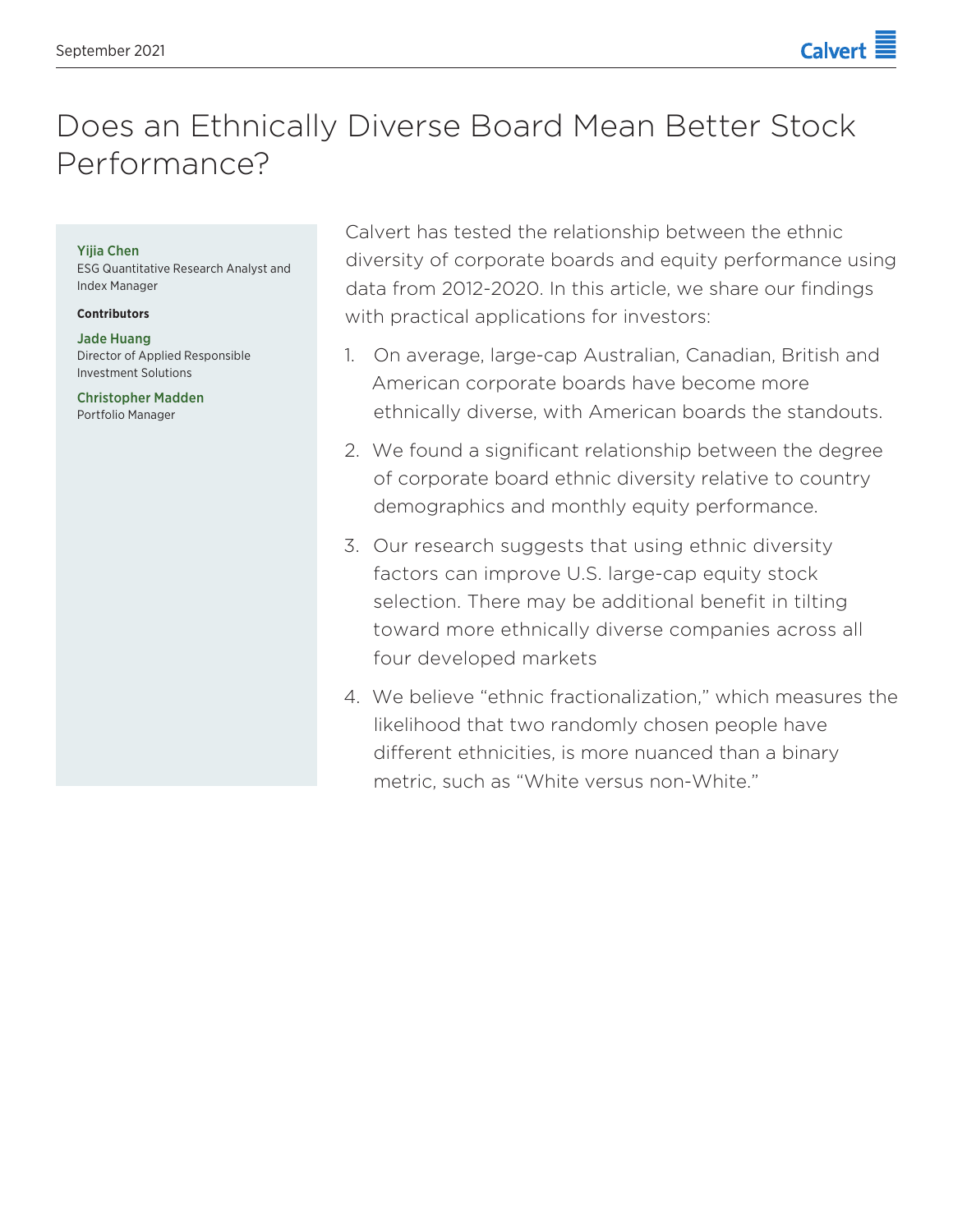# Introduction

In the last 50 years, the key driver of the global economy shifted from natural resources to human talent, ushering in the era of the "Talent Economy." Amplified by globalization, this megatrend now impacts all major economies. In fact, nine of the 10 largest companies in the MSCI All Country World Index as of 12/31/2020, would be considered talent- versus resources-based.<sup>1</sup> In the U.S. alone, the percentage of innovative and service-oriented jobs that require substantial independent judgment and decision-making has doubled from 1960-2010.<sup>1</sup>

In recent years, the ethnic demographics of countries whose economies are influenced by globalization have become more diverse (Exhibit 1). As the populations of traditional minority groups have grown, the socioeconomic variance and the cultural diversity among different ethnic groups has become more apparent. Looking at educational attainment, for example, we see that the percentage of Americans with bachelor's and/or

advanced degrees has increased across all ethnic groups from 1997-2017 (Exhibit 2). Increases for those who self-identify as American Indian or Alaska Native, Black or Hispanic have been more dramatic than for those who self-identify as White. In total, the talent pool with advanced education has become much more diverse, yet people who self-identify as other than White are still underrepresented across all workforce levels.

We believe this gap is narrowing because companies increasingly recognize the benefits of having diverse teams. For example, we see evidence of the significant relationship between diversity indicators and work performance in a 2019 study into the effects of gender and ethnic diversity on employee performance at a higher education institution in South Africa.<sup>2</sup> Today, many companies are actively promoting more diverse and inclusive cultures to attract and retain talent and enhance intellectual capital and innovation, ultimately driving long-term value creation.

### Exhibit 1

#### Percentage of U.S. Population by Race: 1900–2020



Source: United States Census Bureau.

#### Exhibit 2 Educational Attainment of Adults Ages 25 and Older by Race and Ethnicity: 1997 and 2017.

|                                           | <b>Bachelor's Degree</b> |       |          | <b>Advanced Degree</b> |       | <b>Bachelor's Degree or Advanced</b><br><b>Degree</b> |       |       |                 |
|-------------------------------------------|--------------------------|-------|----------|------------------------|-------|-------------------------------------------------------|-------|-------|-----------------|
|                                           | 1997                     | 2017  | Increase | 1997                   | 2017  | <b>Increase</b>                                       | 1997  | 2017  | <b>Increase</b> |
| All racial and ethnic groups              | 16.0%                    | 21.3% | 33.1%    | 7.8%                   | 12.9% | 65.4%                                                 | 23.8% | 34.2% | 43.7%           |
| White                                     | 17.5%                    | 23.7% | 35.4%    | 8.6%                   | 14.3% | 66.3%                                                 | 26.1% | 38.0% | 45.6%           |
| American Indian or Alaska Native          | 7.8%                     | 13.4% | 71.8%    | 4.4%                   | 7.1%  | 61.4%                                                 | 12.2% | 20.5% | 68.0%           |
| Asian                                     | 27.5%                    | 30.7% | 11.6%    | 15.2%                  | 24.7% | 62.5%                                                 | 42.7% | 55.4% | 29.7%           |
| <b>Black</b>                              | 9.5%                     | 15.3% | 61.1%    | 3.8%                   | 8.9%  | 134.2%                                                | 13.3% | 24.2% | 82.0%           |
| Hispanic                                  | 7.4%                     | 12.2% | 64.9%    | 2.9%                   | 5.1%  | 75.9%                                                 | 10.3% | 17.3% | 68.0%           |
| Native Hawaiian or other Pacific Islander | N/A                      | 18.5% | N/A      | N/A                    | 6.7%  | N/A                                                   | N/A   | 25.2% | N/A             |
| More than one race                        | N/A                      | 20.9% | N/A      | N/A                    | 11.7% | N/A                                                   | N/A   | 32.6% | N/A             |

Source: U.S. Census Bureau, Current Population Survey, 1997 and 2017. Notes: In 1997, the only racial demographic categories reported were: Hispanic; White; Black; American Indian, Eskimo, or Aleut; and Asian or Pacific Islander.

<sup>1</sup>Martin, R. "The Rise (and Likely Fall) of the Talent Economy." Harvard Business Review. October 2014.

²Zhuwao, S., Ngirande, H., Ndlovu, W., & Setati, S.T. (2019). "Gender diversity, ethnic diversity and employee performance in a South African higher education institution." SA Journal of Human Resource Management/SA Tydskrif vir Menslikehulpbronbestuur, 17(0), a1061. https://doi.org/ 10.4102/sajhrm.v17i0.1061.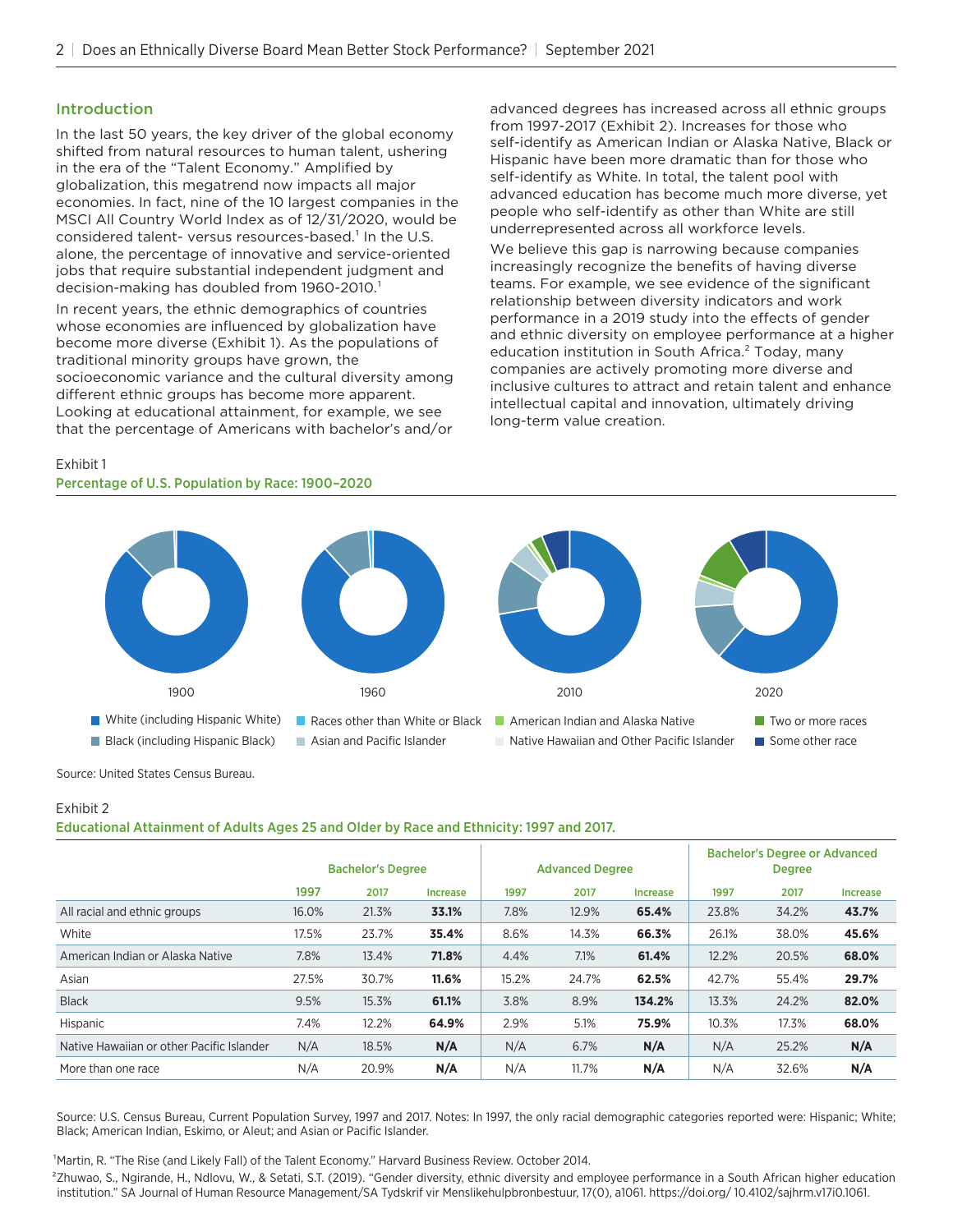# From the Workplace to the Boardroom

Does the fact that more diverse teams drive better results for companies extend to the teams that oversee companies — their corporate boards? Academics and private industry have recently focused great attention on the relationship between board diversity and company performance. However, most of the focus has been on *gender* diversity. Studies on the relationship between the ethnic diversity of corporate boards and company performance are fairly limited.

A study<sup>3</sup> examining Fortune 500 companies' performance from 1998–2002 found that ethnic diversity among board directors had a positive impact through audit, executive compensation and director nominations. Yet another study $4$  found that the relationship between board ethnicity and the financial performance of S&P 500 companies from 1998–2002 was not significant. It should be noted, however, that there were some methodological shortcomings. For instance, the study only identified Black and Hispanic directors as minorities. Furthermore, the sample set was not ideal; of the 641 firms in the S&P 500 over that five-year period, the ethnicity indicator was only available for 314 firms.

In 2015, McKinsey<sup>5</sup> changed industry perception about ethnic diversity at companies. They looked at 2014 board composition data of 366 public Canadian, Latin American, British and American companies and found that those in the top quartile for racial and ethnic diversity were 35% more likely to have returns above their national industry medians than less diverse peers, based on earnings before interest and tax data from 2010–2013. These results have been widely cited in shareholder proposals as reason for companies to improve disclosure on the ethnic diversity at all levels. However, because McKinsey's sample size was small and its testing period was short, there have been calls to examine the relationship more deeply between financial performance and ethnic diversity.

# Calvert's Study — A Differentiated Look at Ethnic Diversity

Our research aims to explore recent trends in ethnic diversity at corporate boards as well as its relationship with equity performance. Building on existing research, we used a larger data set, looked back further and took a more nuanced approach to evaluating ethnic diversity.

We focused on Australian, Canadian, British and American companies in the MSCI All Country World Index from December 2012 to December 2020. This sample included 845 large-cap (as of 12/31/2020) companies, including 65 Australian, 83 Canadian, 87 British and 610 American firms. We used MSCI's Gross Returns database for monthly equity performance.

We obtained data from Institutional Shareholder Services Inc. (ISS) that classifies board directors by ethnic group. ISS gathers information from corporate filings and its own outreach. Where definitive information was not disclosed, ISS classified directors largely along standards put forth by the U.S. Office of Management and Budget's Directive 15, carefully assessing race and ethnicity through a variety of publicly available sources.<sup>6</sup>

To ensure reliability and consistency, we calculated the percentage of directors with available ethnic characteristics information for each company and excluded companies where this information was available for fewer than 50% of directors. After cleaning the data, our sample was reduced to 80,913 monthly observations. The data coverage of our focus group was 96.06% as of 12/31/2020, with an average of 93.23% data coverage across the entire testing period.

# The Benefits of a Multi-Categorical Metric

Many studies on ethnic diversity rely on a binary metric: number of minority directors or number of people of color within a group. However, as we've seen, many traditionally minority groups represent increasingly larger percentages of the overall population — though they continue to be underrepresented in the workplace. Data suggests that while "White alone non-Hispanic" represented the most prevalent racial or ethnic group in the U.S. in 2020 (at 57.8%), this is a nontrivial decrease from  $63.7\%$  in 2010.<sup>7</sup> A simplified White and non-White dichotomy ignores the diversity among people of color. For our study, we therefore chose a multicategorical metric.

Each of the countries in our focus group applies a different framework to classify its population by race, ethnic origin, ancestry or cultural group. Based on the latest framework used for each country's national census, we proposed a framework of seven ethnic groups (Exhibit 3) to differentiate among people of color and compare across countries.<sup>8</sup>

<sup>&</sup>lt;sup>3</sup>Carter, D. A., D'Souza, F. P., Simkins, B. J., & Simpson, W. G. (2008). "The diversity of corporate board committees and financial performance." Oklahoma State University. Working Paper.

⁴Carter, D. A., D'Souza, F. P., Simkins, B. J., & Simpson, W. G. (2010). "The gender and ethnic diversity of US boards and board committees and firm financial performance." Corporate Governance: An International Review, 18(5), 396-414.

<sup>&</sup>lt;sup>5</sup> Hunt, V., Layton, D., & Prince, S. (2015). Diversity Matters. McKinsey & Company. February 2, 2015.

<sup>&</sup>lt;sup>6</sup>Institutional Shareholder Services (ISS). September 15, 2020. "Classification Standards Largely Mirror OMB-15 for U.S. Government Administrative Reporting and Statistical Activities." Retrieved March 10, 2021.

<sup>&</sup>lt;sup>7</sup>United States Census Bureau." The Chance That Two People Chosen at Random Are of Different Race or Ethnicity Groups Has Increased Since 2010." August 12, 2021.

<sup>&</sup>lt;sup>8</sup>The Indigenous Peoples group overlaps with Oceanian ethnic group for Australia. There is not an equivalent Indigenous Peoples group for the United Kingdom.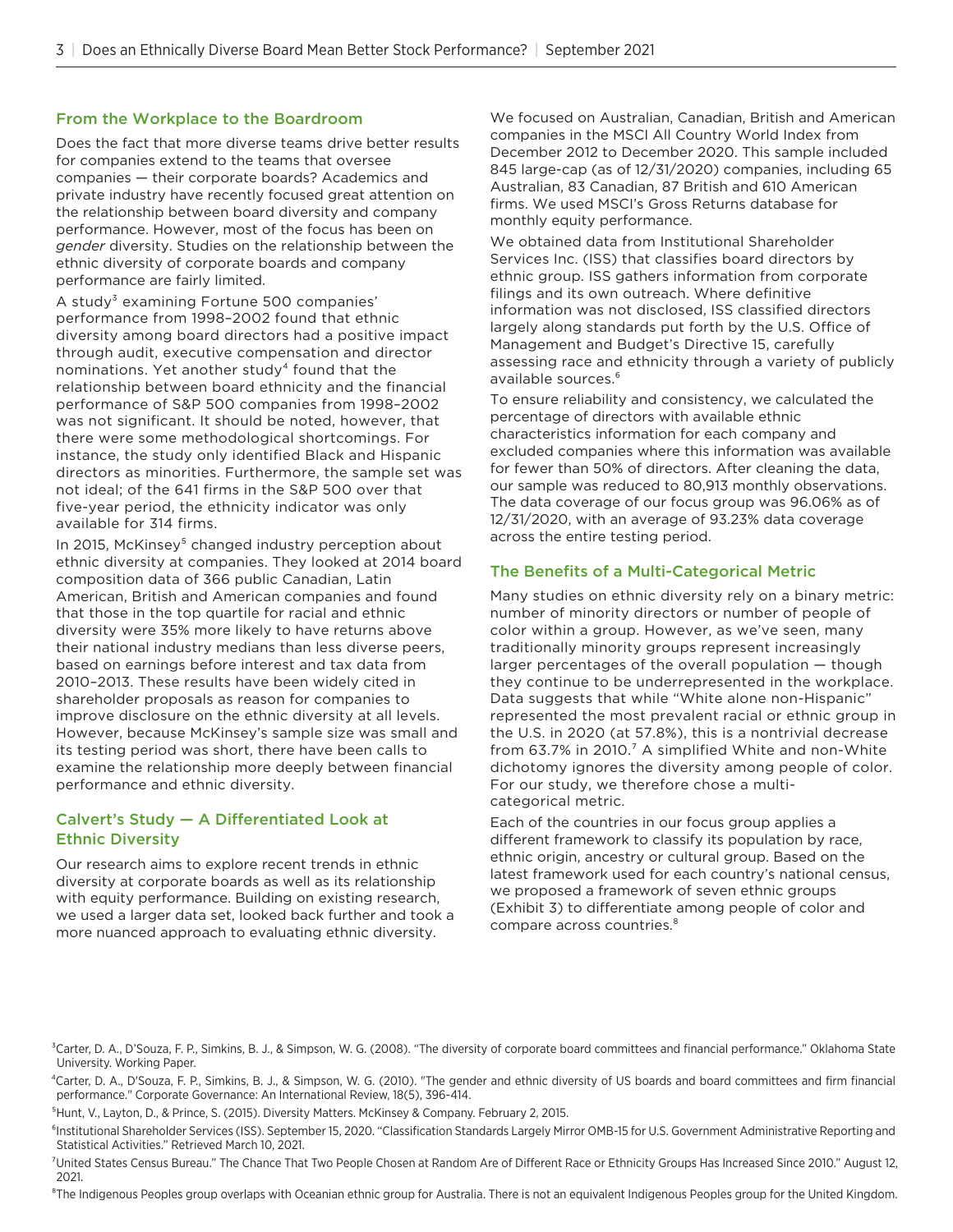| $1.030$ and $1.110$ and $1.011$ and $1.01$ and $1.01$ and $1.010$ and $1.010$ and $1.010$ |             |      |        |           |
|-------------------------------------------------------------------------------------------|-------------|------|--------|-----------|
|                                                                                           | <b>U.S.</b> | U.K. | Canada | Australia |
| Indigenous Peoples (if applicable)                                                        |             |      |        |           |
| Asian (incl. South Asian)                                                                 |             |      |        |           |
| Black/African                                                                             |             |      |        |           |
| Hispanic/Latinx                                                                           |             |      |        |           |
| Middle Eastern                                                                            |             |      |        |           |
| Oceanian                                                                                  |             |      |        |           |
| White/Caucasian                                                                           |             |      |        |           |

#### Exhibit 3

Research Framework for Evaluating Ethnic Diversity

Based on this framework, we compiled a list of ethnic diversity factors (Appendix A) to test the relationship between a company board's ethnic diversity and its company's monthly equity performance. Of these factors, we believe ethnic fractionalization is the most meaningful because it allows for important distinctions to be made among people of color.<sup>9</sup> Ethnic fractionalization evaluates the likelihood that two people chosen at random are from different ethnic groups. The index ranges from 0-1, with 0 meaning all people are members of the same group and 1 meaning each individual belongs to a separate group.

# Looking at Ethnic Diversity Across Countries

As measured by average board ethnic fractionalization, corporate boards have become more diverse over time. On average, American companies have the most ethnically diverse boards, and they saw the greatest increase in diversity. This may be because America has the most diverse underlying demographics. However, this relationship was not consistent across countries (Exhibits 4, 5 and 6). Indeed, British demographics are much less diverse than Canadian demographics, but British corporate boards of large-cap companies are generally more diverse than their Canadian counterparts. Clearly, there is more work to be done.

## Ethnic Composition of a Company's Board Matters

Exhibit 4

2020 Country-Level Ethnic Fractionalization Based on Ethnic Diversity Research Framework and National Census Data for Each Country's Demographic



<sup>9</sup> Drazanova L. 2020 "Introducing the Historical Index of Ethnic Fractionalization (HIEF) Dataset: Accounting for Longitudinal Changes in Ethnic Diversity." Journal of Open Humanities Data, 6: 6.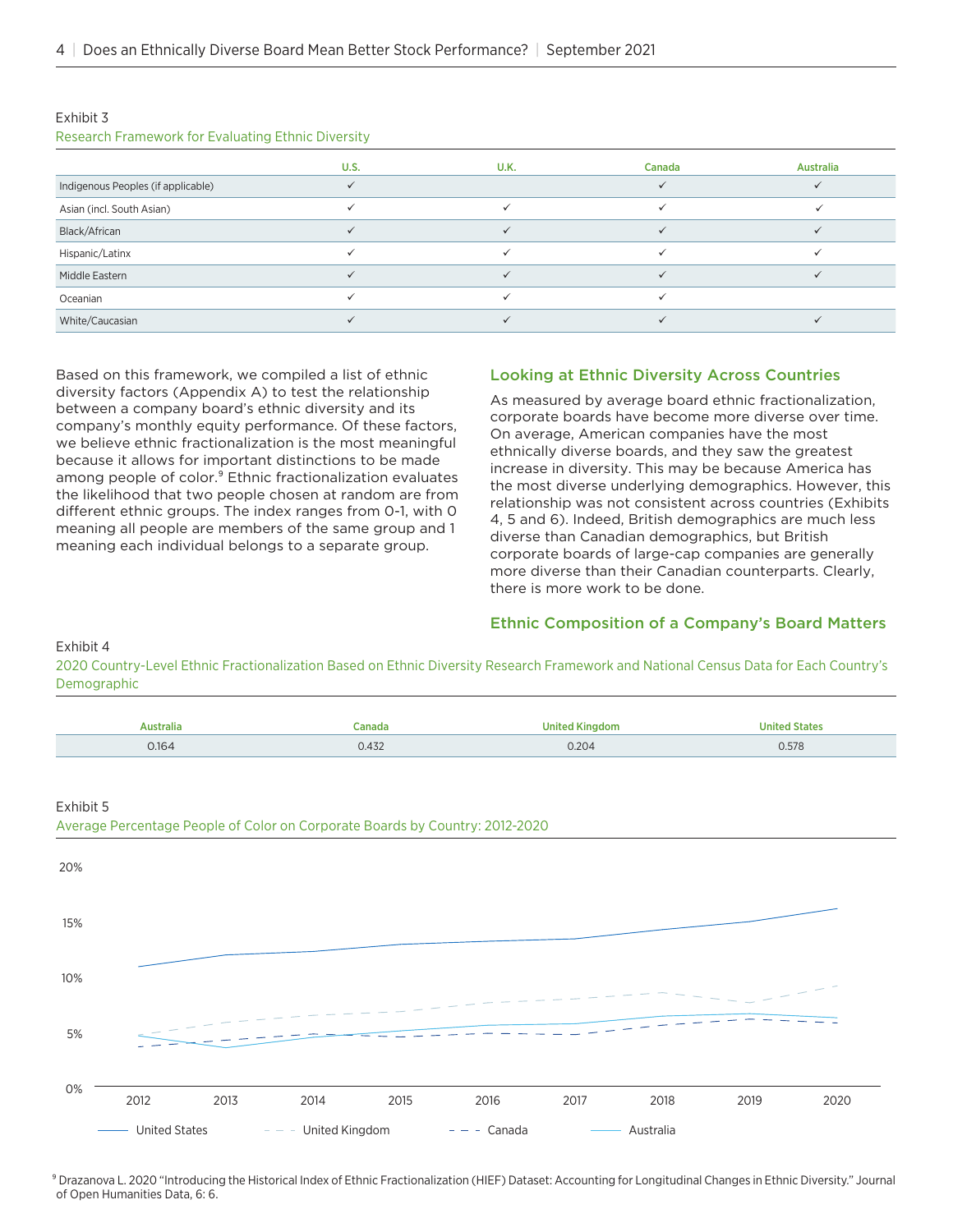

Exhibit 6

Average Board Ethnic Fractionalization by Country for Companies in Australia, Canada, the U.K. and the U.S. from 2012-2020

Having established historical and country-level trends, we grouped and ranked companies by quintile for each factor and analyzed their relationships with respective equity returns. Exhibit 7 reports the results of return streams and rank correlation with and without consideration for the demographics of the country where the company is based. We found no evidence of a significant relationship between the monthly equity returns and absolute levels of board ethnic diversity factors. However, we did find a significant link between monthly equity returns and the level of board ethnic diversity factors relative to the

company's home country demographics. In particular, two factors showed statistically significant positive correlation with monthly equity returns and meaningful differences in return between top and bottom quintiles:

- 1. Percentage of people of color on corporate board relative to the country demographic
- 2.Ethnic fractionalization of the corporate board relative to the country demographic

# Exhibit 7

Rank Correlation Estimates of Board Ethnic Diversity Factors and Monthly Equity Performance for Companies in Australia, Canada, the U.K. and the U.S. from 12/31/2012-12/31/2020.

| <b>Factors</b>                                                                           | <b>Return Diff</b> | <b>Quintile 1</b><br>Return | <b>Quintile 2</b><br>Return | Quintile 3<br><b>Return</b> | Quintile 4<br>Return | Quintile 5<br><b>Return</b> | <b>Information</b><br><b>Coefficients</b><br>(IC) | <b>IC T-Stat</b> |
|------------------------------------------------------------------------------------------|--------------------|-----------------------------|-----------------------------|-----------------------------|----------------------|-----------------------------|---------------------------------------------------|------------------|
| Number of people of color on corporate boards                                            | 0.55               | 5.57                        | 5.24                        | 4.58                        | 5.19                 | 5.02                        | 0.00                                              | $(-0.06)$        |
| Percentage of people of color on corporate boards                                        | 1.22               | 6.24                        | 5.16                        | 4.57                        | 5.13                 | 5.02                        | $-0.01$                                           | $(-0.38)$        |
| Percentage of people of color on corporate boards<br>relative to the country demographic | 3.12               | 6.82                        | 5.32                        | 4.74                        | 4.17                 | 3.70                        | $0.13***$                                         | (3.84)           |
| Number of ethnic groups on corporate boards                                              | $-0.13$            | 4.89                        | 4.91                        | #N/A                        | 5.02                 | #N/A                        | $-0.01$                                           | $(-0.19)$        |
| Number of ethnic groups on the corporate boards relative<br>to the country demographic   | 1.65               | 5.73                        | 6.81                        | 4.93                        | $\sharp N/A$         | 4.08                        | $0.06*$                                           | (1.77)           |
| Ethnic fractionalization of corporate boards                                             | 0.19               | 5.21                        | 4.66                        | 4.91                        | 5.02                 | #N/A                        | $-0.01$                                           | $(-0.38)$        |
| Ethnic fractionalization of the corporate boards relative to<br>the country demographic  | 2.71               | 6.41                        | 5.55                        | 4.49                        | 4.45                 | 3.69                        | $0.12***$                                         | (3.36)           |

Notes: There were 80,913 company-month observations obtained for a set of companies ranging from 838-899 during the testing period. Probability values are based on a t-statistic, which is a type of inferential statistic used to determine if there is a significant difference between the means of two groups, for a twotailed test of significance, which means that the critical area of a distribution tests whether a sample is greater or less than a range of values. The numbers in the second column from right are the information coefficients and the values in parentheses are the associated t-stat. The first number in each cell is the information coefficient and the value in parentheses is the associated t-value.

\*\*\*indicates p <.01, \*\*indicates p <.05 and \*indicates p <.10. The p-value represents the probability of obtaining results at least as extreme as the observed results of a statistical hypothesis test, assuming that the null hypothesis is correct. A smaller p-value means that there is stronger evidence in favor of the alternative hypothesis.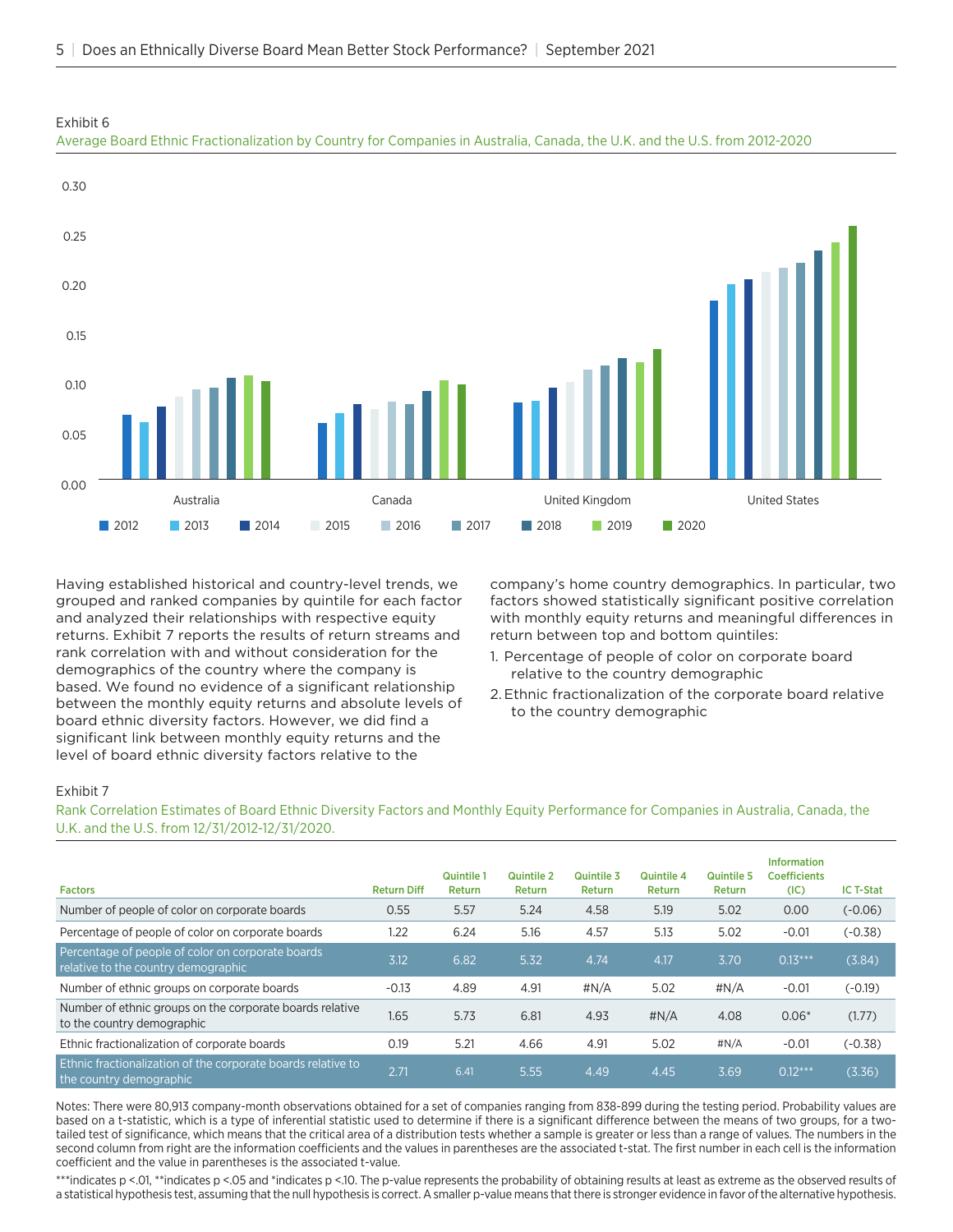Taking a closer look at the relative impact of board ethnic diversity factors among companies in the same local market (Exhibit 8), we found significant financial materiality for American companies. For example, there was a performance return spread of 1.49% between companies with the greatest number of people of color on corporate boards (quintile 1) and those with the least (quintile 5). More specifically, "number of people of color" and "number of ethnic groups" were the most meaningful drivers of the relationship with equity performance. We, therefore, concluded that board ethnic diversity factors are good indicators for stock picking in the U.S. large-cap equity market.

We found less significant financial materiality for ethnic diversity among groups of Australian, Canadian or British companies. While we know these countries are less diverse than America and that their boards are relatively less diverse (see Exhibits 4 and 5), other factors may be at play. Perhaps results stem from the fact that the American economy is relatively more reliant on talent and innovation, which will provide equal opportunities for individuals of diverse backgrounds to progress through the corporate

sector, while a large portion of the Australian and Canadian economies remain natural resources-based. Nonetheless, comparing the results with and without controlling country, we noticed that the difference in board ethnic diversity across the four countries was a clear performance differentiator. Thus, we believe investors can benefit from tilting toward the board ethnic diversity factors across all four developed markets.

# Conclusion

As investors, we recognize the value of diversity, equality and inclusion as a driver of performance over the long term. We, therefore, encourage companies to address these issues within the workplace. The stock performance penalty for those who don't persist can materially erode shareholder value. Through rigorous corporate engagement aimed at improving corporate behaviors on diversity, equality and inclusion, we can encourage a change in corporate behavior that can lead to a more sustainable and equitable world. We are committed to monitoring the trends of board ethnic diversity and hope to shed further light on its linkage to equity performance.

### Exhibit 8

Country-Neutral Rank Correlation Estimates of Board Ethnic Diversity Factors and Monthly Equity Performance for Companies in the U.S. from 12/31/2012-12/31/2020.

| <b>Factors</b>                                    | <b>Return Diff</b> | Quintile<br>Return | <b>Quintile 2</b><br>Return | <b>Quintile 3</b><br>Return | Quintile 4<br>Return | Quintile 5<br>Return | ıc      | <b>IC T-Stat</b> |
|---------------------------------------------------|--------------------|--------------------|-----------------------------|-----------------------------|----------------------|----------------------|---------|------------------|
| Number of people of color on corporate boards     | 1.49               | 5.14               | 4.82                        | 4.13                        | 4.46                 | 3.64                 | $0.08*$ | 1.95             |
| Percentage of people of color on corporate boards | 1.76               | 5.40               | 4.75                        | 4.16                        | 4.38                 | 3.64                 | 0.07    | 1.60             |
| Number of ethnic groups on corporate boards       | 1.17               | 4.82               | 4.19                        | $\#N/A$                     | 3.64                 | $\sharp N/A$         | $0.07*$ | 1.70             |
| Ethnic fractionalization of corporate boards      | 1.05               | 4.69               | 4.32                        | 4.25                        | 3.64                 | $\#N/A$              | 0.07    | 1.61             |

Notes: Probability values are based on a t-statistic for a two-tailed test of significance. The first number in each cell is the information coefficient and the value in the second column is the associated t-value.

\*\*\*indicates p <.01, \*\*indicates p <.05 and \*indicates p <.10.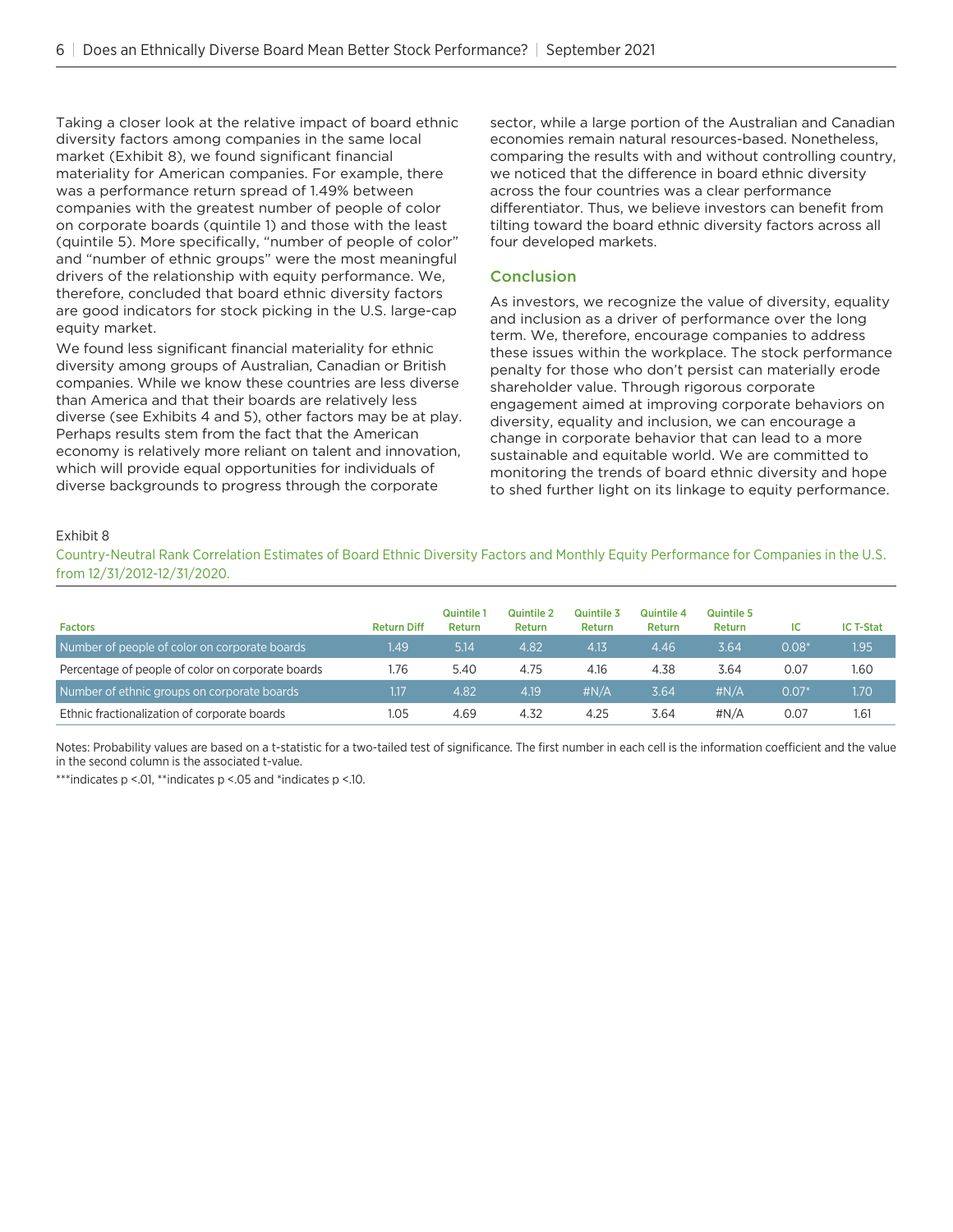# Appendix A. Factor Definition

| <b>Financial Performance</b> |
|------------------------------|
|------------------------------|

| Annualized Gross Rate of Return | The security's total rate of return on an investment before the deduction of<br>any fees, commissions or expenses. |
|---------------------------------|--------------------------------------------------------------------------------------------------------------------|
| <b>ROE</b>                      | Point-in-time Return on Total Equity as of most recent fiscal year.                                                |
| <b>ROA</b>                      | Point-in-time Return on Assets as of most recent fiscal year.                                                      |
| <b>ROIC</b>                     | Point-in-time Return on Invested Capital as of most recent fiscal year.                                            |
| Book-to-Price                   | Point-in-time Book-to-Price as of most recent fiscal year.                                                         |
| Free Cash Flow Yield            | Point-in-time Free Cash Flow Yield as of most recent fiscal year.                                                  |

### Ethnic Diversity

| Number of people of color on corporate board                                                          | Total number of directors that are not identified as White among the firm's<br>corporate board.                                                |
|-------------------------------------------------------------------------------------------------------|------------------------------------------------------------------------------------------------------------------------------------------------|
| Percentage of people of color on corporate board                                                      | Percentage of directors that are not identified as White among the firm's<br>corporate board.                                                  |
| Difference of percentage of people of color on corporate board relative to the<br>country demographic | Subtract percentage of people of color among the country's demographic<br>from percentage of people of color among the firm's corporate board. |
| Number of ethnic groups on corporate board                                                            | Total number of ethnic groups among the firm's corporate board.                                                                                |
| Difference of ethnic group on the corporate board relative to the country<br>demographic              | Subtract total number of ethnic groups among the country's demographic<br>from total number of ethnic groups among the firm's corporate board. |
| Ethnic fractionalization of corporate board                                                           | The likelihood that two people on corporate board chosen at random are from<br>different ethnic groups.                                        |
| Difference of ethnic fractionalization of the corporate board relative to the<br>country demographic  | The degree of ethnic fractionalization of corporate board exceeds the degree<br>of ethnic fractionalization of the country's demographic.      |
|                                                                                                       |                                                                                                                                                |

# Fundamental Variables

| Entity-level market cap | The company's total market capitalization denominated in USD of all listed<br>equity securities. |
|-------------------------|--------------------------------------------------------------------------------------------------|
| Board size              | Total number of directors on firm's corporate board.                                             |
| Country                 | The company's country classification identified by MSCI.                                         |
| Sector                  | The company's sector classification identified by GICS.                                          |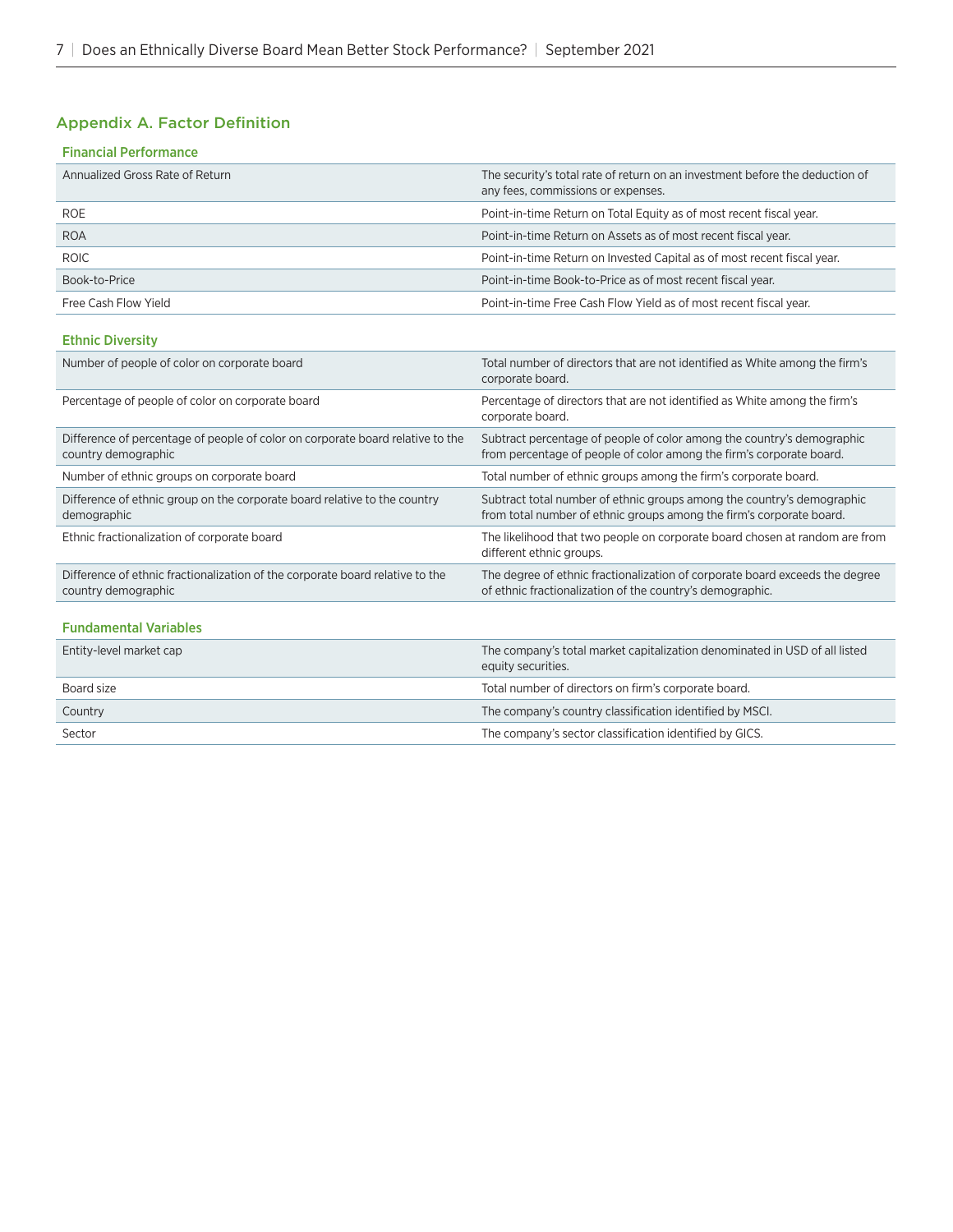# Appendix B

# Australia

|                                                   |                    | Quintile | Quintile 2 | Quintile 3 | Quintile 4 | Quintile 5 |      |                  |
|---------------------------------------------------|--------------------|----------|------------|------------|------------|------------|------|------------------|
| <b>Factors</b>                                    | <b>Return Diff</b> | Return   | Return     | Return     | Return     | Return     | ıc   | <b>IC T-Stat</b> |
| Number of people of color on corporate boards     | 3.73               | 10.86    | 8.05       | 6.91       | 7.23       | 7.13       | 0.01 | 0.00             |
| Percentage of people of color on corporate boards | 4.07               | 11.19    | 6.04       | 7.40       | 6.54       | 7.13       | 0.01 | 0.00             |
| Number of ethnic groups on corporate boards       | 0.96               | 8.09     | 7.20       | $\#N/A$    | 7.13       | $\#N/A$    | 0.01 | $-0.01$          |
| Ethnic fractionalization of corporate boards      | 0.98               | 8.10     | 7.31       | 7.10       | 7.13       | #N/A       | 0.01 | 0.00             |

# Canada

|                                                   |                    | <b>Quintile</b> | Quintile 2 | Quintile 3    | <b>Quintile 4</b> | <b>Quintile 5</b> |         |                  |
|---------------------------------------------------|--------------------|-----------------|------------|---------------|-------------------|-------------------|---------|------------------|
| <b>Factors</b>                                    | <b>Return Diff</b> | Return          | Return     | <b>Return</b> | Return            | Return            | ıc      | <b>IC T-Stat</b> |
| Number of people of color on corporate boards     | 0.57               | 5.67            | 3.00       | 4.95          | 6.27              | 5.11              | $-0.03$ | $-0.32$          |
| Percentage of people of color on corporate boards | 1.29               | 6.39            | 3.34       | 4.00          | 6.12              | 5.11              | $-0.04$ | $-0.33$          |
| Number of ethnic groups on corporate boards       | $-1.54$            | 3.57            | 5.03       | $\#N/A$       | 5.11              | $\#N/A$           | $-0.03$ | $-0.26$          |
| Ethnic fractionalization of corporate boards      | $-0.97$            | 4.13            | 3.67       | 6.14          | 5.11              | #N/A              | $-0.04$ | $-0.34$          |

# U.K.

|                                                   |                    | <b>Quintile</b> | Quintile 2 | Quintile 3   | Quintile 4 | Quintile 5 |      |                  |
|---------------------------------------------------|--------------------|-----------------|------------|--------------|------------|------------|------|------------------|
| <b>Factors</b>                                    | <b>Return Diff</b> | Return          | Return     | Return       | Return     | Return     | ıc   | <b>IC T-Stat</b> |
| Number of people of color on corporate boards     | $-0.58$            | 6.22            | 12.65      | 7.15         | 7.23       | 6.80       | 0.02 | 0.22             |
| Percentage of people of color on corporate boards | $-0.92$            | 5.88            | 12.24      | 6.76         | 8.41       | 6.80       | 0.02 | 0.17             |
| Number of ethnic groups on corporate boards       | $-2.64$            | 6.83            | 9.47       | $\sharp N/A$ | 6.80       | $\#N/A$    | 0.02 | 0.23             |
| Ethnic fractionalization of corporate boards      | 5.54               | 12.22           | 6.68       | 7.96         | 6.80       | $\#N/A$    | 0.02 | 0.18             |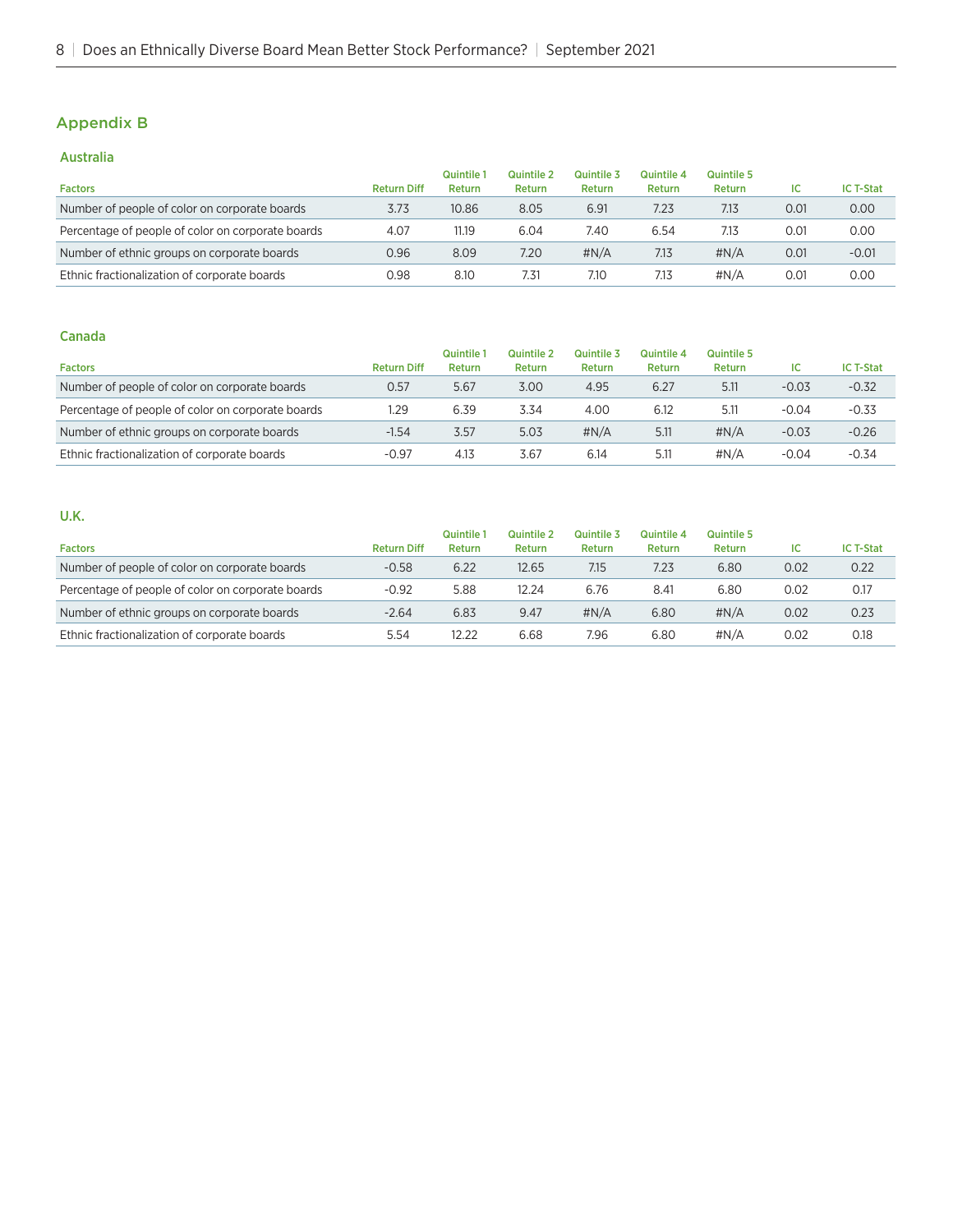#### Important Additional Information and Disclosures

Source of all data: Calvert Research and Management, as of July 15, 2021, unless otherwise specified.

This material is presented for informational and illustrative purposes only. This material should not be construed as investment advice, a recommendation to purchase or sell specific securities, or to adopt any particular investment strategy; it has been prepared on the basis of publicly available information, internally developed data and other third-party sources believed to be reliable. However, no assurances are provided regarding the reliability of such information and Eaton Vance has not sought to independently verify information taken from public and third-party sources. Investment views, opinions, and/or analysis expressed constitute judgments as of the date of this material and are subject to change at any time without notice. Different views may be expressed based on different investment styles, objectives, opinions or philosophies. This material may contain statements that are not historical facts, referred to as forward-looking statements. Future results may differ significantly from those stated in forward-looking statements, depending on factors such as changes in securities or financial markets or general economic conditions.

This material is for the benefit of persons whom Eaton Vance reasonably believes it is permitted to communicate to and should not be forwarded to any other person without the consent of Eaton Vance. It is not addressed to any other person and may not be used by them for any purpose whatsoever. It expresses no views as to the suitability of the investments described herein to the individual circumstances of any recipient or otherwise. It is the responsibility of every person reading this document to satisfy himself as to the full observance of the laws of any relevant country, including obtaining any governmental or other consent which may be required or observing any other formality which needs to be observed in that country. Unless otherwise stated, returns and market values contained herein are presented in US Dollars.

In the EU this material is issued by Eaton Vance Global Advisors Ltd ("EVGA") which is registered in the Republic of Ireland with Registered Office at 70 Sir John Rogerson's Quay, Dublin 2, Ireland. EVGA is regulated by the Central Bank of Ireland with Company Number: 224763.

Outside of the US and EU, this material is issued by Eaton Vance Management (International) Limited ("EVMI") 125 Old Broad Street, London, EC2N 1AR, UK, and is which is authorised and regulated in the United Kingdom by the Financial Conduct Authority.

This material is only intended for and will only be distributed to persons resident in jurisdictions where such distribution or availability would not be contrary to local laws or regulations.

EVMI/EVGA markets the services of the following strategic affiliates: Eaton Vance Management ("EVM"), Eaton Vance Advisers International Ltd ("EVAIL"), Parametric Portfolio Associates® LLC ("PPA"), Calvert Research and Management ("CRM"), and Atlanta Capital Management Company LLC ("Atlanta "). EVM, EVAIL, PPA, CRM and Atlanta are SEC registered investment advisor and are part of Morgan Stanley Investment Management, the asset management division of Morgan Stanley.

This material does not constitute an offer to sell or the solicitation of an offer to buy any services referred to expressly or impliedly in the material in the People's Republic of China (excluding Hong Kong, Macau and Taiwan, the "PRC") to any person to whom it is unlawful to make the offer or solicitation in the PRC.

The material may not be provided, sold, distributed or delivered, or provided or sold or distributed or delivered to any person for forwarding or resale or redelivery, in any such case directly or indirectly, in the People's Republic of China (the PRC, excluding Hong Kong, Macau and Taiwan) in contravention of any applicable laws.

In Singapore, Eaton Vance Management International (Asia) Pte. Ltd. ("EVMIA") holds a Capital Markets Licence under the Securities and Futures Act of Singapore ("SFA") to conduct, among others, fund management, is an exempt Financial Adviser pursuant to the Financial Adviser Act Section 23(1)(d) and is regulated by the Monetary Authority of Singapore ("MAS"). Eaton Vance Management, Eaton Vance Management (International) Limited and Parametric Portfolio Associates® LLC holds an exemption under Paragraph 9, 3rd Schedule to the SFA in Singapore to conduct fund management activities under an arrangement with EVMIA and subject to certain conditions. None of the other Eaton Vance group entities or affiliates holds any licences, approvals or authorisations in Singapore to conduct any regulated or licensable activities and nothing in this material shall constitute or be construed as these entities or affiliates holding themselves out to be licensed, approved, authorised or regulated in Singapore, or offering or marketing their services or products.

In Australia, EVMI is exempt from the requirement to hold an Australian financial services license under the Corporations Act in respect of the provision of financial services to wholesale clients as defined in the Corporations Act 2001 (Cth) and as per the ASIC Corporations (Repeal and Transitional) Instrument 2016/396.

EVMI is registered as a Discretionary Investment Manager in South Korea pursuant to Article 18 of Financial Investment Services and Capital Markets Act of South Korea.

EVMI utilises a third-party organisation in the Middle East, Wise Capital (Middle East) Limited ("Wise Capital"), to promote the investment capabilities of Eaton Vance to institutional investors. For these services, Wise Capital is paid a fee based upon the assets that Eaton Vance provides investment advice to following these introductions.

In the United States:

Eaton Vance Management is an SEC-registered investment advisor and part of Morgan Stanley Investment Management, the asset management division of Morgan Stanley.

Eaton Vance Distributors, Inc. ("EVD"), Two International Place, Boston, MA 02110, (800) 225-6265. Member of FINRA/ SIPC.

Eaton Vance WaterOak Advisors. Two International Place, Boston, MA 02110. Eaton Vance WaterOak is an SEC-registered investment advisor and part of Morgan Stanley Investment Management, the asset management division of Morgan Stanley.

Investing entails risks and there can be no assurance that Eaton Vance will achieve profits or avoid incurring losses. It is not possible to invest directly in an index. Past performance is not a reliable indicator of future results.